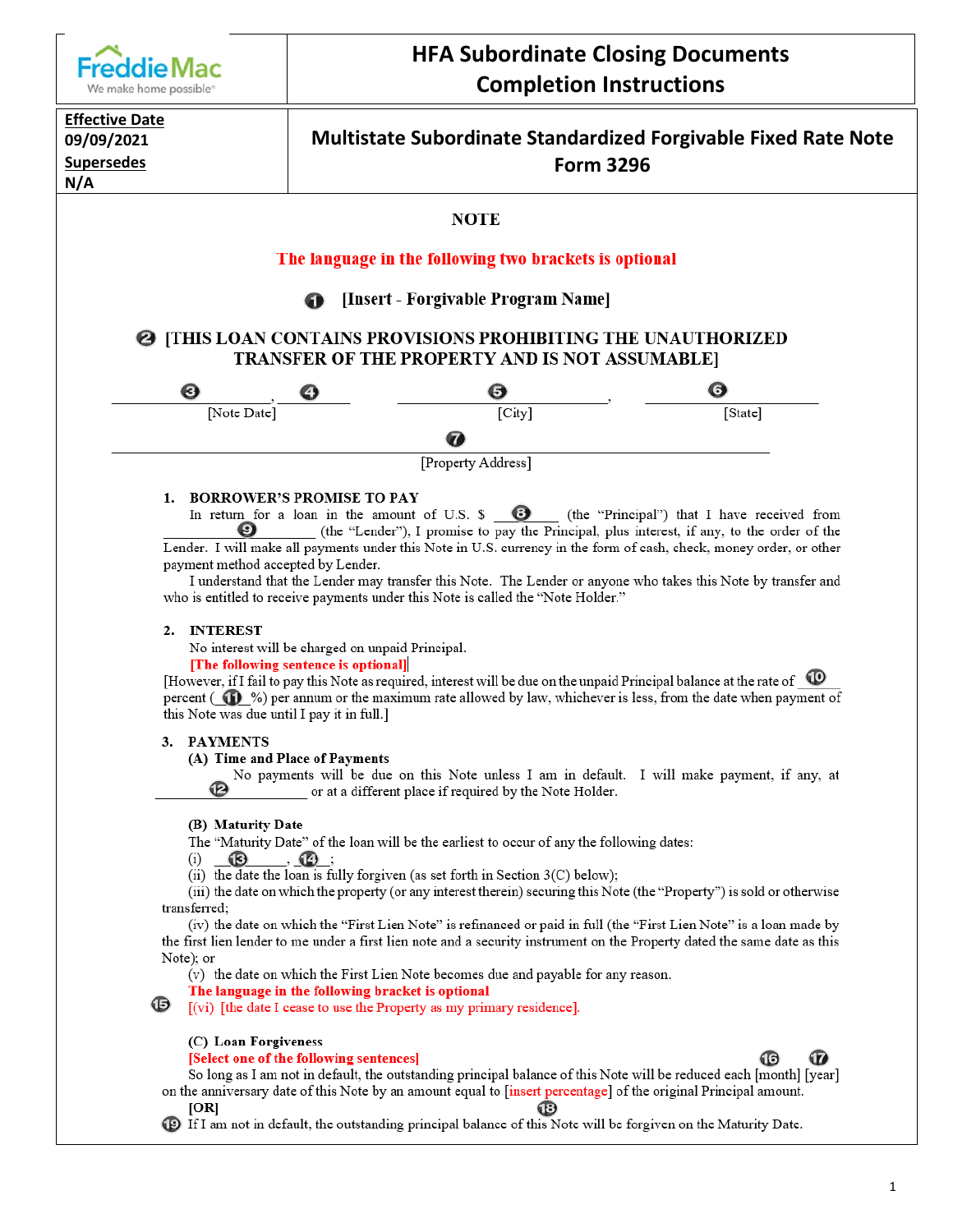

# **HFA Subordinate Closing Documents Completion Instructions**

#### **Effective Date** 09/09/2021 **Supersedes**  $N/A$

## Multistate Subordinate Standardized Forgivable Fixed Rate Note **Form 3296**

#### 6. BORROWER'S FAILURE TO PAY AS REQUIRED (A) Late Charges for Overdue Payments

If the Note Holder has not received the full amount of any payment by the end of \_\_\_\_\_\_\_ calendar days after the date it is due, I will pay a late charge to the Note Holder. The amount of the charge will be % of my overdue payment.

#### (B) Default

I will be in default under this Note if:

(i) I fail to comply with the terms of this Note, or

(ii) I fail to comply with the terms of the "Security Instrument" (defined in Section 10 below) securing this Note;  $_{\text{or}}$ 

(iii) I fail to comply with the terms of the First Lien Note or the mortgage, mortgage deed, deed of trust or security deed securing the First Lien Note.

The language in the following bracket is optional

[(iv) I cease to use the Property as my primary residence.]

#### (C) Notice of Default

If I am in default, the Note Holder may send me a written notice telling me that if I do not pay the overdue amount by a certain date, the Note Holder may require me to pay immediately the full amount of unpaid Principal which has not been forgiven as described in Section 3(B) and all the interest, if any, that I owe on that amount and other charges due under this Note (the "Default Balance"). That date must be at least 30 days after the date on which the notice is mailed to me or delivered by other means.



#### [Paragraph 11 is OPTIONAL]

#### 11. CERTAIN RESTRICTIONS TERMINATE ON FORECLOSURE OF HUD-INSURED FIRST MORTGAGE OR DEED OF TRUST.

In the event of foreclosure or deed in lieu of foreclosure of a prior mortgage, mortgage deed, deed of trust, security deed, or assignment of the first deed of trust securing the First Lien Note to the Secretary of Housing and Urban Development, any provisions herein or any provisions in any other collateral agreement restricting the use of the Property or otherwise restricting the Borrower's ability to sell the Property will have no further force or effect. Any person (including their successors or assigns) receiving title to the Property through a foreclosure or deed in lieu of foreclosure of a prior security deed will receive title to the Property free and clear from such restrictions.

WITNESS THE HAND(S) AND SEAL(S) OF THE UNDERSIGNED.

(Seal) - Borrower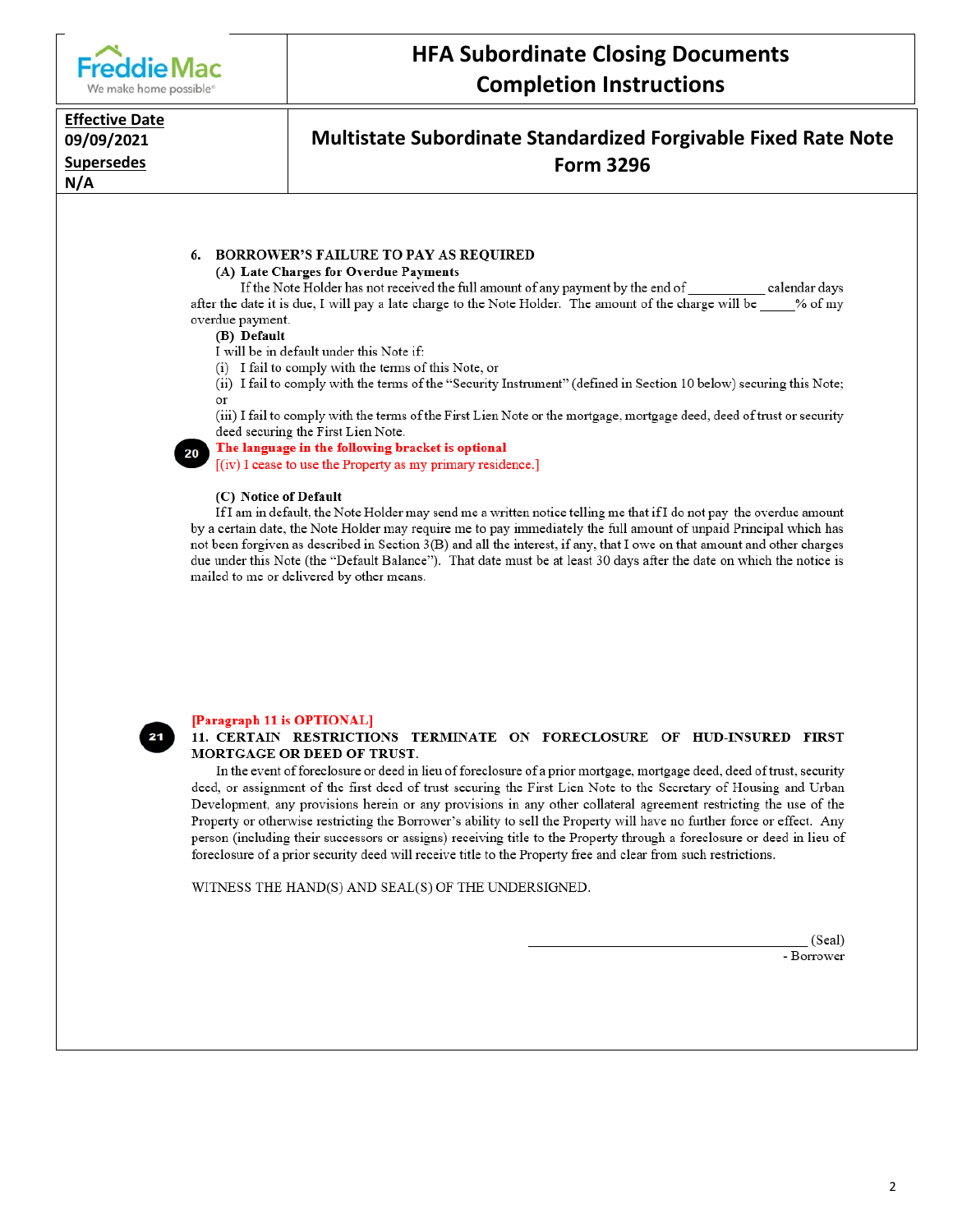

# **HFA Subordinate Closing Documents Completion Instructions**

# **Effective Date N/A**

## **09/09/2021 Multistate Subordinate Standardized Forgivable Fixed Rate Note Supersedes Form 3296**

### **PLEASE NOTE THAT THESE INSTRUCTIONS ALSO APPLY TO THE FORM 3296e (For Electronic Signature)**

All the data completion fields are customary with the exception of the below instructions related to new subordinate fields. Authorized changes and/or optional changes are in brackets. If the authorized/optional changes are not adopted please be sure to remove the bracketed language from the documents.

- 1. *Authorized Change* -Name of HFA Program (i.e., Home)
- 2. *Authorized Change* Remove brackets and retain non-Assumability language provided
- 3. Month (i.e., January) and Day of Month (i.e., 12) that document is created
- 4. Year (i.e., 2021) that document is created
- 5. City where Note is prepared OR follow current practice for completion of this field. Due to technology advancements in the area of Remote On-line Notarization and/or Hybrid Closings this field may be completed according to your current practices and/or customary practice of the lender's forms provider.
- 6. State where Note is prepared OR follow current practice for completion of this field. Due to technology advancements in the area of Remote On-line Notarization and/or Hybrid Closings this field may be completed according to your current practices and/or customary practice of the lender's forms provider.
- 7. Subject Property Address (i.e., 123 Main Street, Moorpark, CA ,93021. Commas are optional)
- 8. Loan amount numeric
- 9. Lender Name
- *10. Optional Language* if default interest is applicable input the default interest rate spelled, not numeric. (i.e., Five) This may be provided by the Housing Finance Agency. *Removed and not required by THDA*
- 11. *Optional Language* if default interest is applicable input the default interest numeric (i.e., 5.0000) This may be provided by the Housing Finance Agency*. Removed and not required by THDA*
- 12. Address where payments must be sent
- 13. The Month, Day that the loan matures (i.e., January 1,)
- 14. Year the loan matures (i.e., 2051)
- 15. *Optional Language* is required if the program requires owner occupancy throughout the life of the loan. Remove this optional language if failure to occupy the home as a primary residence does not trigger a default. *Required by THDA*